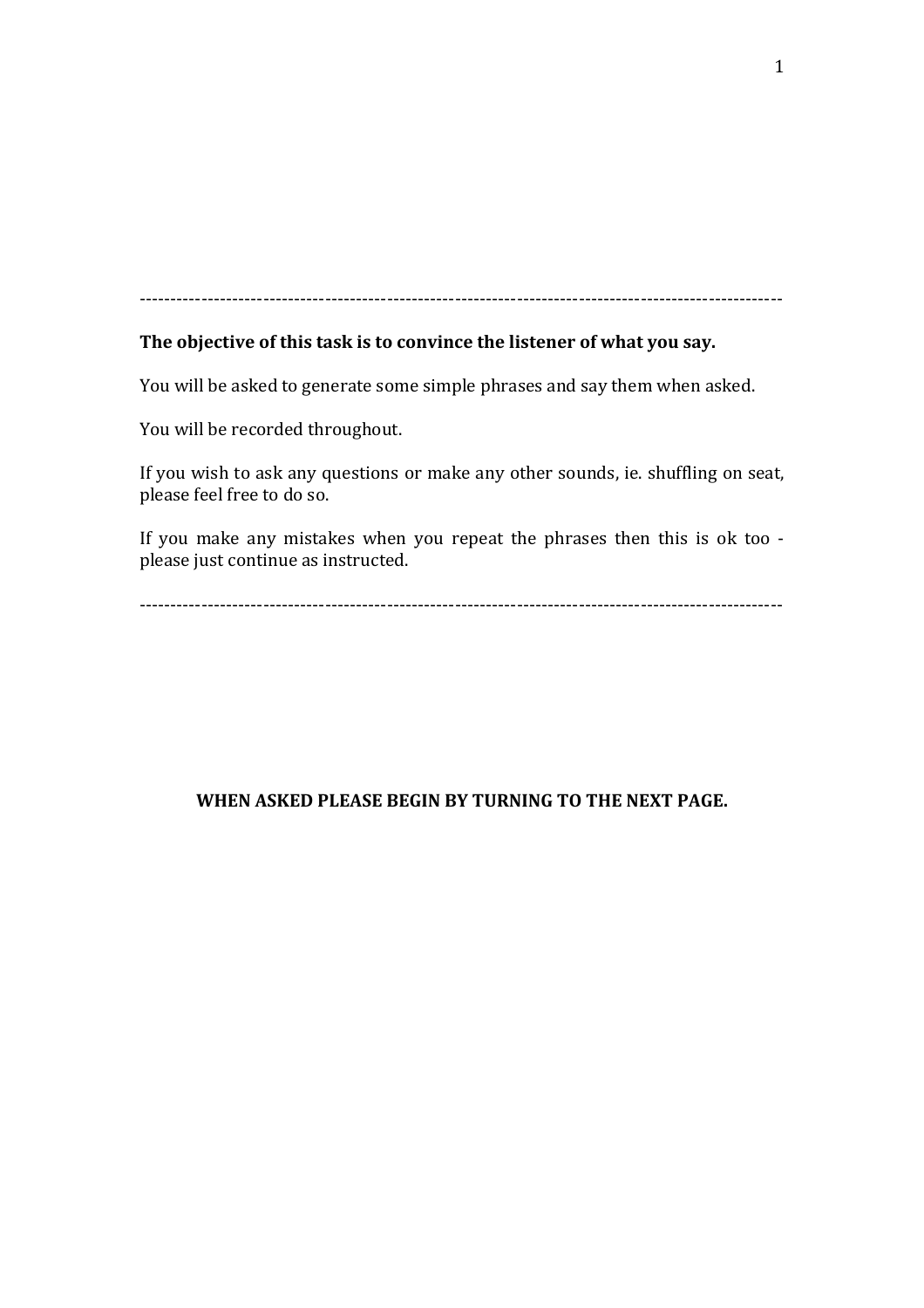### **PART A1**

#### PLEASE READ THE FOLLOWING INSTRUCTIONS AND BEGIN WITH THE **FIRST STEP WHEN YOU HAVE DONE SO**

**1.** Please turn over the piece of paper labelled **X** and <u>quickly</u> give me the name of the first object that clearly appears to you then turn the paper over again.

**2. When asked** please say the following phrase inserting the name of the object you just said:

"The object in the picture is (name)."

While doing so you are allowed to look at the picture again. Keep facing toward the microphones though.

**3. When asked** please turn this page and put down the paper labelled **X** *so that the\$picture\$is\$hidden***.**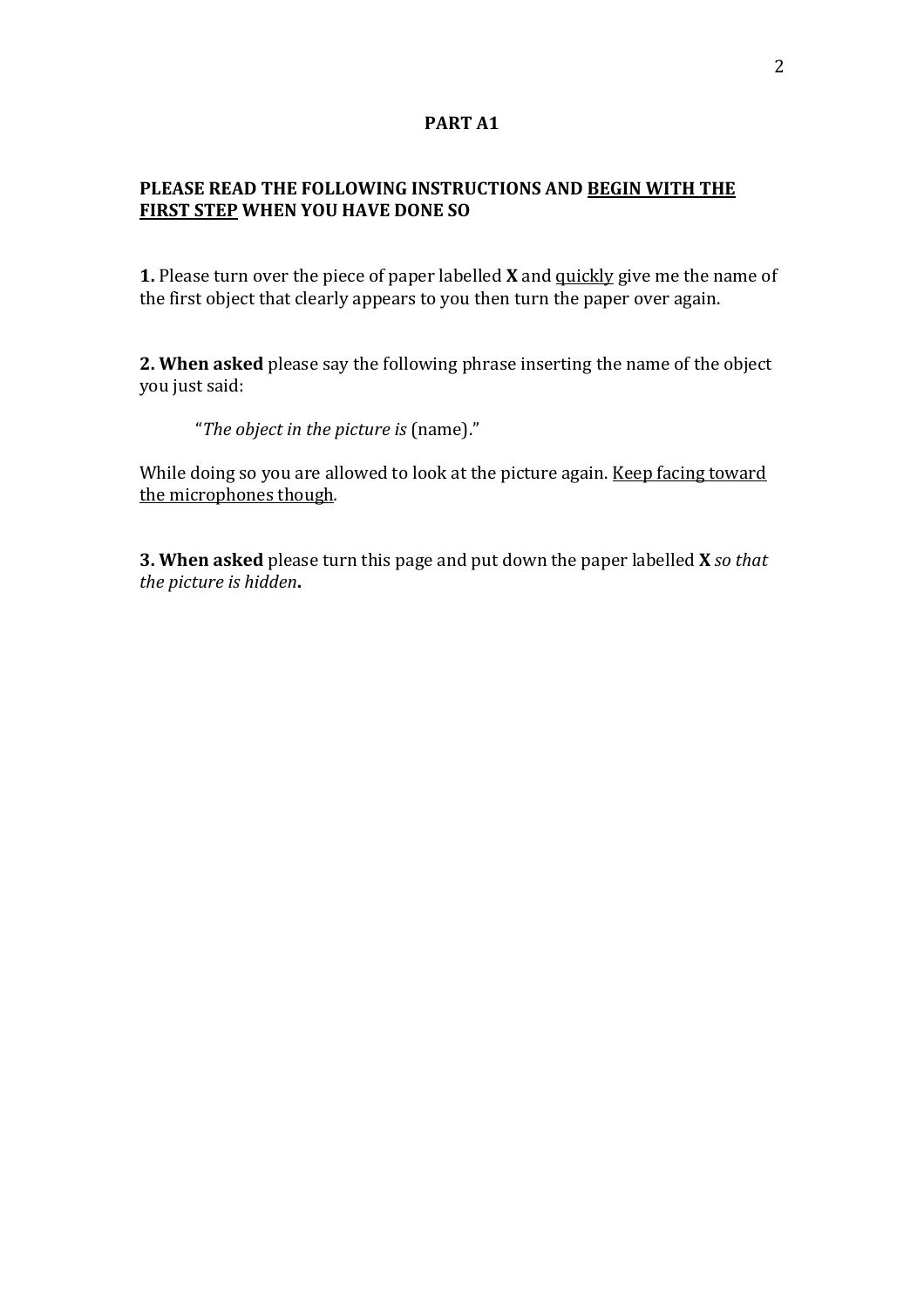# PLEASE READ THE FOLLOWING INSTRUCTIONS AND TELL ME WHEN YOU **HAVE DONE SO.**

1. When asked please repeat the same phrase used in PART A1 only this time with the addition of the word *not* before the name of the object:

"The object in the picture is not (name)."

While doing so you are allowed to look at the picture again. Keep facing toward the microphones though.

2. When asked please turn this page.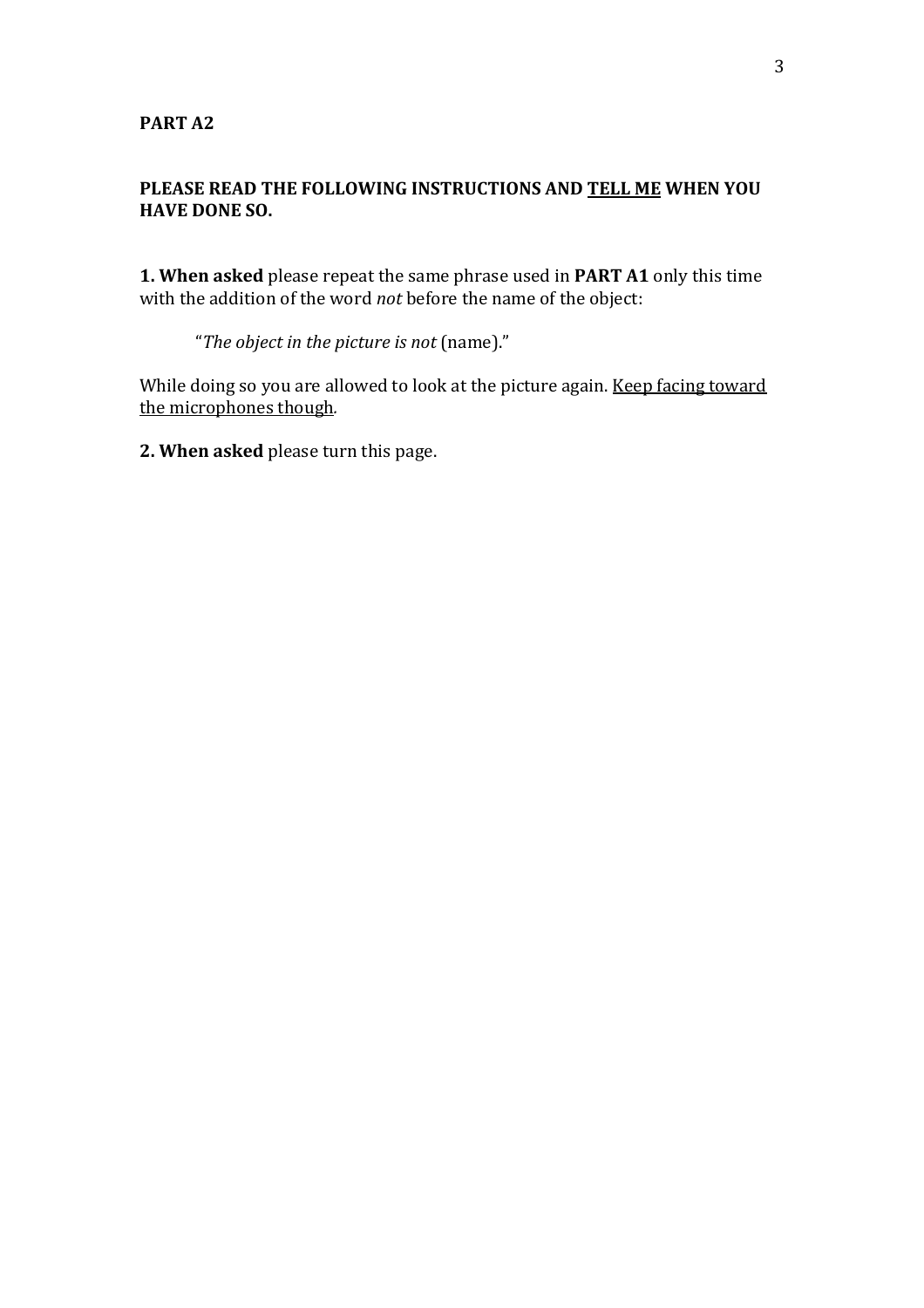### **PART B1**

#### PLEASE READ THE FOLLOWING INSTRUCTIONS AND BEGIN WITH THE **FIRST STEP WHEN YOU HAVE DONE SO.**

1. Please familiarize yourself with the following phrase, with information that is true to you inserted in the (...):

"My name is (first name), I am (age) years old and I am a (man/woman/other)."

For example if you are a 21 year old man called John you would write: "My name is John, I am 21 years old and I am a man."

#### PLEASE SAY WHEN YOU ARE DONE AND WAIT

2. When asked please repeat the phrase a number of times without looking at this paper while you do so.

3. When asked please turn this page.